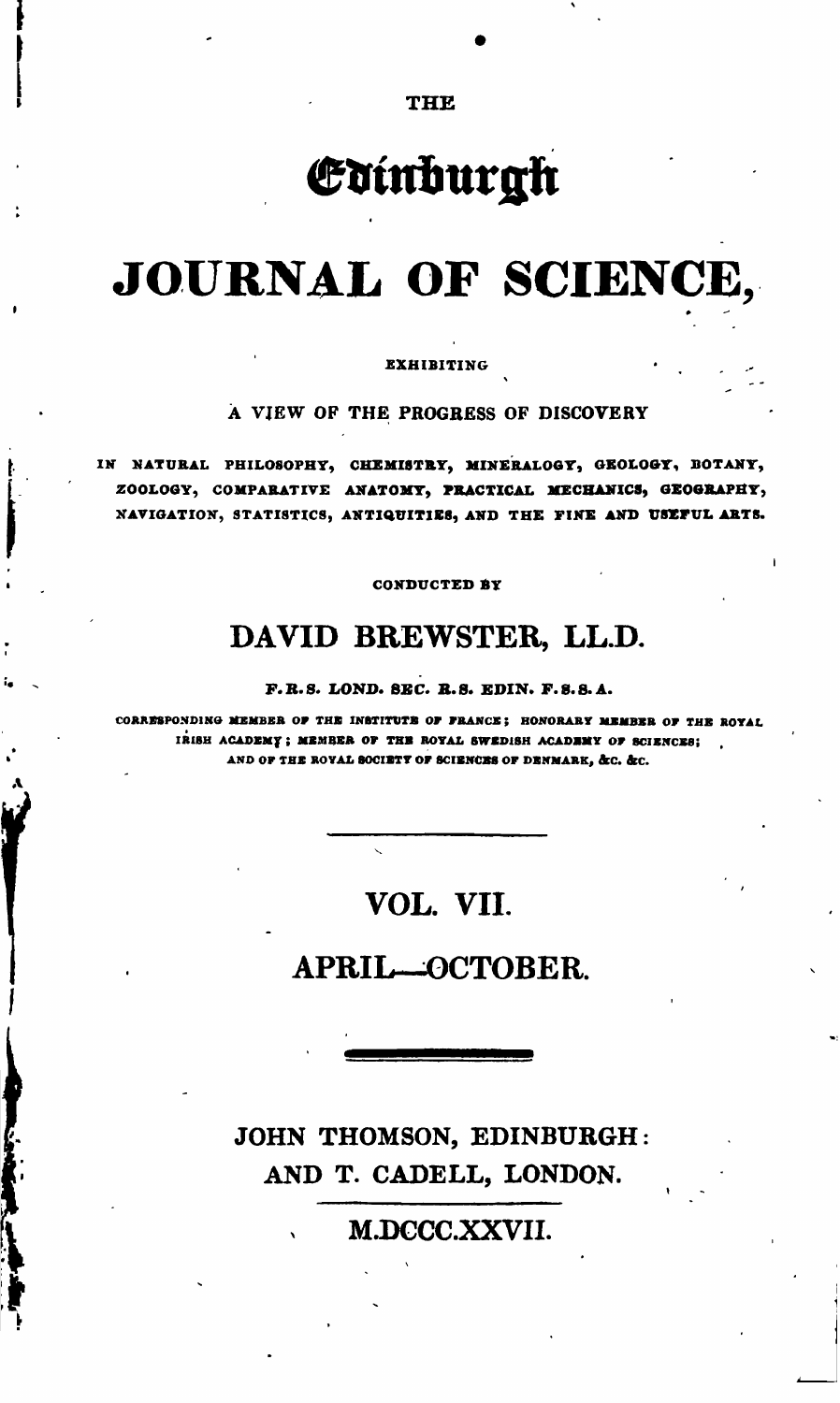brown, or blackish-brown, and it loses from 20 to 50 per cent. Before the blowpipe it instantly blackens, and of its weight. becomes susceptible of magnetic influence. When immersed in muriatic acid, it dissolves slowly, with effervescence, and leaves a residue composed of a mixture of argillaceous and bi-This solution, which is of a greenish-vellow tuminous matter. colour, on receiving the addition of nitric acid, becomes for a - few seconds of an intense olive-brown, and almost immediately after loses this appearance, turning yellow, and giving off at the same time copious nitrous fumes. When smelted in the blast furnace, the ore yields, on an average, about 30 per cent. of cast iron.

(To be continued.)

ART. V.-On Sternbergite, a New Mineral Species.  $\mathbf{B}\mathbf{v}$ WILLIAM HAIDINGER, Esq. F. R. S. E. &c. Communicated by the Author.\*

I. DESCRIPTION.

 $\mathbf F$ UNDAMENTAL form. A scalene four-sided pyramid.  $\mathbf P = 128^\circ$ 49, 84° 28', 118° 0'. Plate III. Fig. 1.

 $a:b:c=1:\sqrt{1.422}:\sqrt{0.484}.$ 

Simple forms. P- $\infty(a)$ ; P (f); P + 1 (g)  $\pm$  122° 17', 68° 22', 146° 34'; (Pr)<sup>3</sup> (d) = 92° 28', 107° 17', 131° 17'.  $\beta r + 1$  (b) = 61°35',  $\frac{5}{4} \tilde{P}r + 3(c) = 13^{\circ} 86'$ ,  $\tilde{P}r + \infty$  (i).  $\frac{4}{5} \overline{\Pr} - 3(h) = 153^{\circ} 2'.$ 

Various combinations among these forms have been observed, one of them is represented, Fig. 2. They have all more or less the aspect of rhombic plates, with angles of 119° 30', and 60° 30', which is the base of the fundamental pyramid: often the acute angle is truncated.

Cleavage highly perfect, and easily obtained parallel to the face a. No trace of cleavage in other direction of the lamellæ, which may be torn asunder like thin sheet-lead.

Surface of a delicately streaked parallel to the edges of combination with  $h$ , that is parallel to the long diagonal of the rhombic plates. Lustre more considerable upon these than

\* Abstract of a paper read before the Royal Society of Edinburgh on the 4th of December 1826.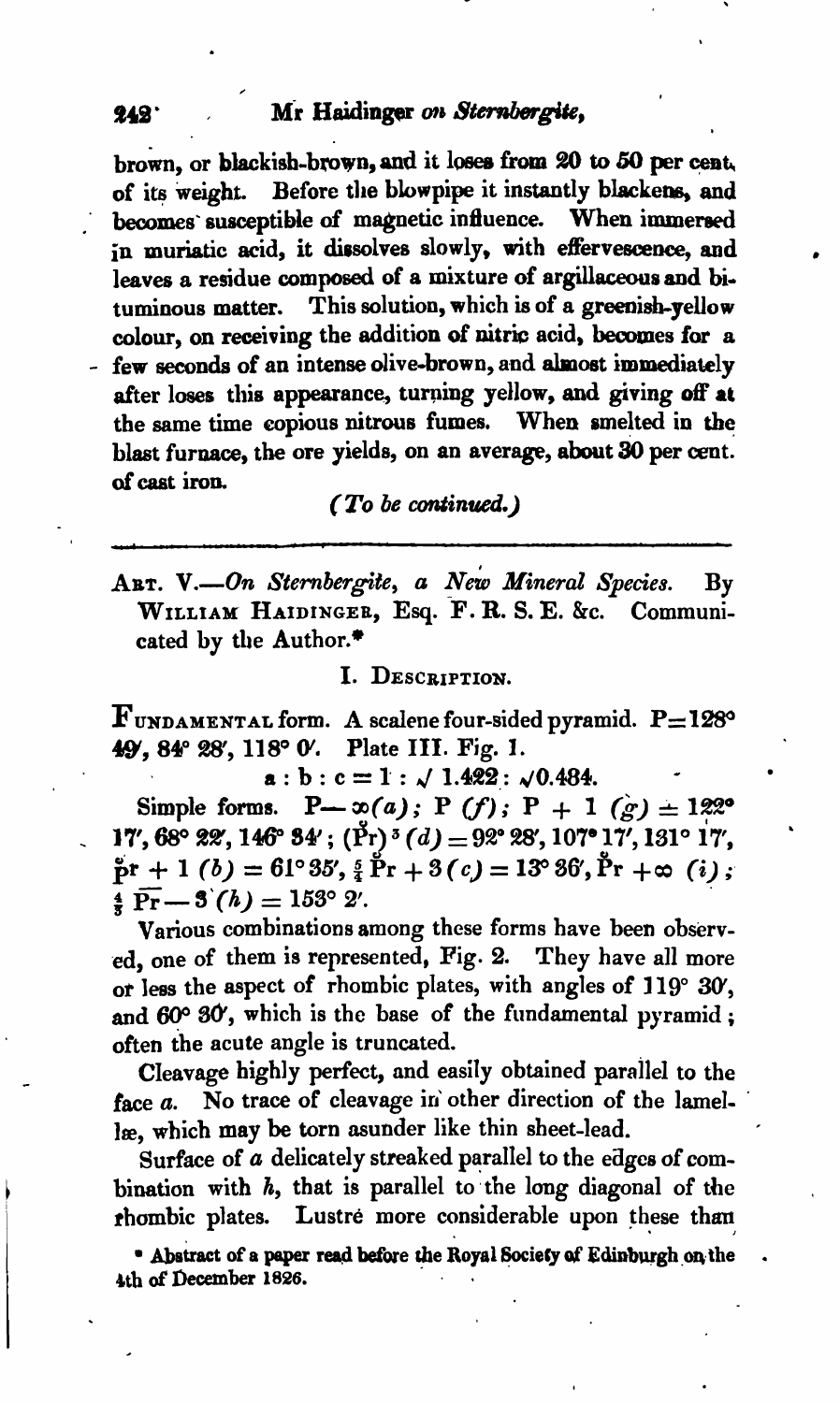upon the remaining faces, which are deeply streaked parallel to their intersections with  $a$ .

Lustre metallic. Colour dark pinchbeck-brown, rather dark. er than the colour of magnetic pyrites. Streak black. Tarnish, often violet-blue on-all the faces except *a.*

Very sectile. Thin laminæ perfectly flexible. Hardness  $= 1.0...1.5$ , little superior to talc. Specific gravity  $= 4.215$ .

*Compound varieties.* Twin-crystals, joined parallel to a face of  $P + \infty$ , similar Fig. 3. Generally several crystals are joined in an irregular manner, and implanted together, being fixed to their support with one of their sides, so as to produce rose-like aggregations and globules, with a drusy surface. Massive varieties usually present the aspect of a coarse-grained miea. The contract of the contract of the contract of the contract of the contract of the contract of the contract of the contract of the contract of the contract of the contract of the contract of the contract of the cont

#### II. OBSERVATIONS.

1. The two specimens from which the preceding description is drawn up I first saw when in Prague in March 1826. They were pointed out to me as something not agreeing in several respects with the known species, by Professor Zippe, one of them in the collection of the National Museum, the other in the collection of Gubernialrath Neumann; the latter specimen- was designated on the ticket as a pinchbeck-brown problematical fossil, crystallized in six-sided tables. Both these gentlemen entrusted me liberally with the specimens for examination, the only specimens then known to exist. I am happy to learn that Mr Zippe has succeeded in finding out a few more specimens, in rummaging over some old store of minerals.

 $\sqrt{2}$ . There exists a considerable deal of resemblance, as appears also from the characters given, between the Sternbergite, and the black tellurium, the flexible sulphuret of silver, and the rbombohedral molybdena-glance. As'a species it is sufficiently distinct from all of them." On account of that resemhlance it must receive its place in 'the order Glance of the system of Mobs; but whether as a genus of its own, or along with some one or the other of those enumerated, is as yet uncertain, while these species themselves are so imperfectly known. No systematic denomination can therefore be at present proposed for the new species. The name of Sternbergite, in proposing